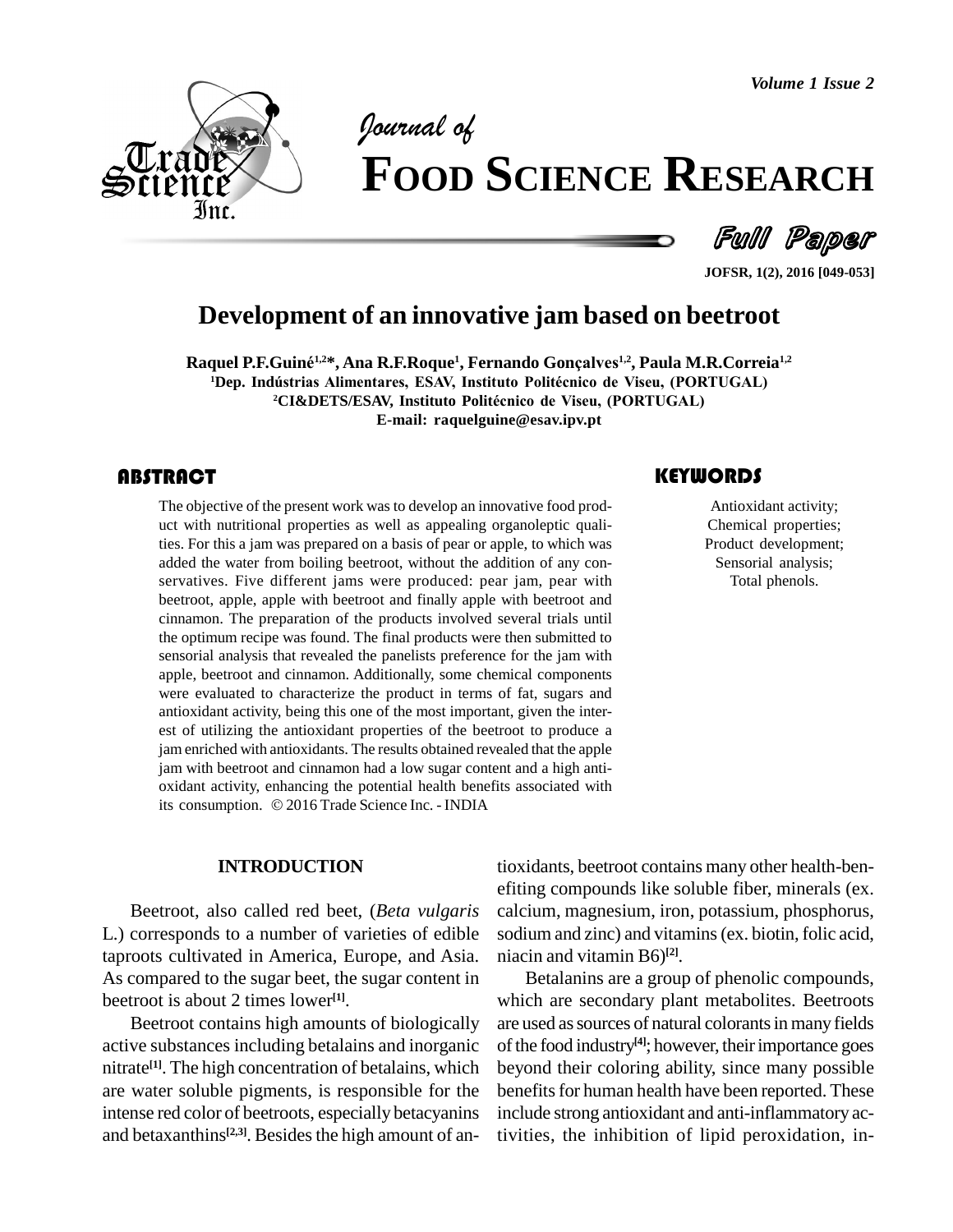# Full Paper

creased resistance to the oxidation of low-density lipoproteins, hepatoprotective activity and chemo preventive effects **[5-10]**.

Because beetroot sugar concentration is low, it is not used for sugar production, and contrarily is grown for diverse food uses, in the forms of fresh vegetable, dehydrated or frozen product, or for food preparations, such as pickles or juices. The main sugar in beetroot is sucrose with only small amounts of glucose and fructose **[2,11,12]**.

An increasing interest in more differentiated food products has been observed in consumers in the lat est years<sup>[13]</sup>. To be competitive, the food companies need to continually look for ways to innovate and to develop new or improved products. Successful food product development processes rely on a straight communication between the research and develop ment, the sensory evaluation and the marketing ar eas **[14]**.

The aim of this work was to develop a new jam including beetroot in its composition, which would associate the characteristics of a traditional jam to the innovative flavor and improved health benefits owing to the beet antioxidant properties. Further more, the developed product was subjected to a set of chemical analysis as well as to sensorial evaluation. Finally a survey was undertaken to evaluate its potential for commercialization.

### **MATERIALS & METHODS**

### **Formulation and Preparation**

In this work the jams were prepared after an apple base enriched with cooking water from beetroot. Generally, the preparation of jam comprised the following steps: initially the beetroot was boiled in water to extract the components of inter est, including the coloring and with antioxidant activity compounds. After this, 1900 g of apple were boiled in 1.5 L of water obtained from boiling the beetroot, being added 700 g of sugar. Ten cinnamon sticks were also added during the boiling process, but these were then removed before the next step. Subsequently, the product was grounded, and finally, it was boiled again in order to evaporate the re- by the method using the free radical 2,2'-azino-bis(3maining excessive water, and therefore obtain the right consistency. Figure 1 shows the resulting



**Figure 1 : Beetroot jam produced**

beetroot jam. Variations of the product were made replacing the apple with pear. Also basic jams were made without the beetroot water, for control.

### **Chemical analysis**

The chemical constituents analyzed were the lipids, sugars and antioxidant activity, for being the most important for this type of product, with typically low protein.

The fat content was evaluated by the Soxhlet method, where the fat is extracted from the sample with an organic solvent which is in contact with the sample. In this case, 5 g of the sample were used and the extraction solvent was petroleum ether. The extraction process was carried out for 16 hours. After, the fat was separated from the solvent through the evaporation of the later and the fat quantified gravimetrically **[15]**.

The sugar content was determined by refracto metry. To determine the sugar content  $2$  g of sample were diluted with 25 mL of water, and the concentration was calculated as % sucrose **[15]**.

The extraction of the phenolic compounds was carried out through maceration and subsequent extraction with a solution of methanol: acetic acid (98:2) for 1 hour, with magnetic stirring at room temperature<sup>[16]</sup>. The antioxidant capacity was determined (98:2) for 1 hour, with magnetic stirring at room temperature<sup>[16]</sup>. The antioxidant capacity was determined<br>by the method using the free radical  $2,2^{\prime}$ -azino-bis(3ethylbenzthiazoline-6-sulphonic acid) ABTS. The results were based on the percentage of inhibition,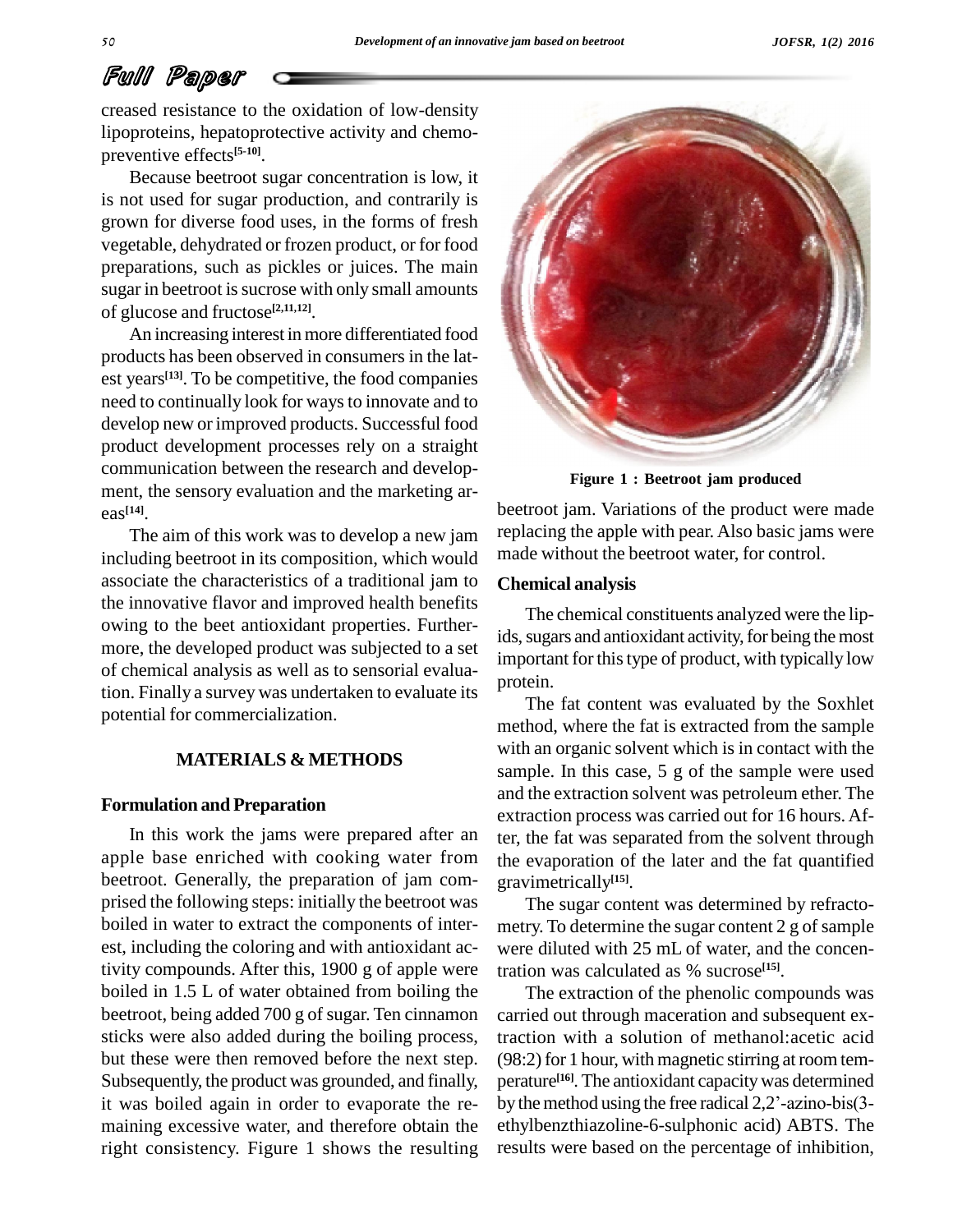compared with a standard antioxidant (Trolox) in a compared with a standard antioxidant (Trolox) in a conver<br>dose–response curve being expressed in Trolox interne equivalents. To a tube were added 100 ?L of sample and 2 mLof ABTS, previously prepared, and it was placed in the dark at room temperature for 15 min utes **[17]**.After that the absorbance of the samples was read in a spectrophotometer at a wavelength of 734 nm. The antioxidant activity was expressed as mg Trolox equivalent (TE) per gram.

### **Sensorial evaluation**

As a means of evaluating the characteristics of the product as perceived by the consumers and to verify which of the product variations would be better accepted a sensory analysis was made. The panel was composed by 25 untrained tasters, aimed at stimulating the general consumers, aged between 18 and 50 years old.

The sensorial evaluation consisted in two tests: ordination and sensorial profile. For the ordination test five samples were used: PJ - Pear jam basic, AJ - Apple jam basic, PJB - Pear jam with beetroot water, AJB - Apple jam with beetroot water, AJBC - Apple jam with beetroot water and cinnamon. Through this test was intended to achieve the pref erence of the panelists by comparing the different samples tasted. They were asked to rate samples from  $1$  - the sample they liked less to  $5$  - the sample they liked best.

In order to characterize the three samples of beetroot jam at study (PJB, AJB, AJBC) these were also analyzed to establish their sensory profiles. For that several attributes were evaluated, namely: product color, aroma, consistency, sweetness, taste and an overall assessment. Each of these attributes was rated on a hedonic scale ranging from 1 to 4, where the number 1 corresponded to the lower limit (less intense, less pleasurable) and 5 corresponded to the higher limit (very intense, very pleasurable).

### **Marketstudy**

A consumer study was undertaken by means of a survey to obtain information about consumer pref erences, indicating which product(s) could be well accepted by consumers when commercialized.

The study has a quantitative nature and was based on a questionnaire with dichotomous and multiple choice questions. The sample was chosen by convenience and the questionnaire was applied by internet. The number of validated questionnaires obtained was 100 and the sample ages varied from 18 to 55 years. The inquired were mostly from the female gender (55%) against 45 % from the male gender.

### **RESULTS & DISCUSSION**

### **Chemical analyses**

TABLE 1 shows the average values and corre sponding standard deviation of the chemical prop erties evaluated in the beet root jam produced.

The fat content was 0.87 %, being quite high. According to the USDA National Nutrient Database for Standard Reference, the fat content in raw apples without skin is  $0.13$  g/100 g whereas in raw beetroot is 0.17 g/100 g **[2]**.

The sugar content in the beetroot jam developed was on average 31.9 %, being lower than usual for this type of product. According to the USDA Data base, the average amount of total sugars in jams is 48.50 g/100 g **[2]**.

The antioxidant activity was on average 28.7 mg TE/g, being partially explained by the presence of the beetroot antioxidant compounds. According to Wruss et al. **[3]** beetroots possess strong antioxidant capacity and in their work they used two different assays (ORAC and FRAP) to measure the antioxi dant capacity of beetroot juices. The average value quantified by ORAC method was 26.8 mmolTE/L while that quantified by the FRAP method was 23.0 mmolTE/L. Wootton-Beard and Ryan<sup>[4]</sup> evaluated the total antioxidant capacity of a beetroot juice by means of the FRAP method, and found that the beetroot juice had a high antioxidant capacity: 697.9  $\mu$ mol/70 mL, corresponding to 9.97 mmolTE/L.

### **Sensorial evaluation**

Figure 2 shows the average classification ob-

**TABLE 1 : Chemical properties of the beetroot jam with apple and cinnamon**

| <b>Property</b>                          | Amount quantified in<br>the jam |
|------------------------------------------|---------------------------------|
| Fat $(g/100 g \text{ sample})$           | 0.87                            |
| Sugar $(g/100 g \text{ sample})$         | 31.9                            |
| Antioxidant activity (mg<br>TE/g sample) | 28.7                            |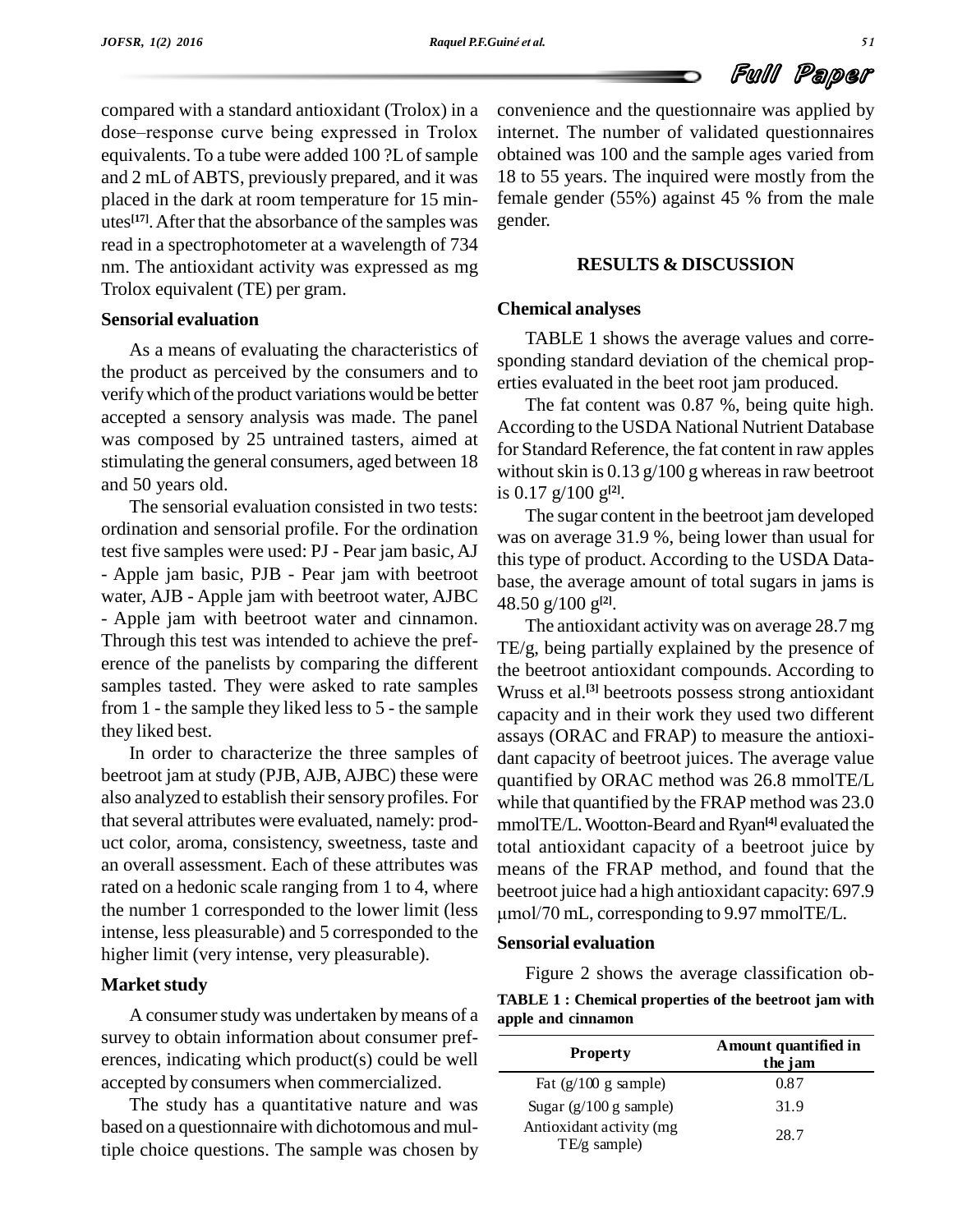80%

60%

46%





**Figure** 2 : **Results** of the preference test. Legend: PJ **-** Health bennefits **Pear jam basic, AJ - Apple jam basic, PJB - Pear jam with beetroot water, AJB - Apple jam with beetroot water, AJBC - Apple jam with beetroot water and cinna mon**



**Figure 3 : Sensorial profile of the apple jam with beetroot water and cinnamon**

tained for each of the samples tested: the three jams made with the water from boiling the beetroot and the two control jams made with plain water and pear or apple bases.

It was observed that the addition of the water used to boil the beetroot did not considerable alter the panelists perception about the jam, either in case of the pear or the apple, although the average scores were slightly higher than for the corresponding ba sic jams. The results further show that the pear jam was the least valued, with average score of 2.43 and 2.53, respectively when using plain water or beetroot water.The beetroot jam with apple and cin namon was the most valued, with an average score of 3.83, in a scale from 1 to 5.

Figure 3 presents the sensorial profile of the most appreciated variation of the product tested:  $\triangle$ JBC  $-$ 

40% 12% 10% 20% 0% **Breakfast** Meal/Deseart Tea Other **Figure 4 : Preferences for consuming jams Relevant characteristics** Variety Nutricional value 35% Package  $Yes$ Shelf life  $N<sub>O</sub>$ Price Brand o% 20% 40% GO% 80% 100% Frequency (%)

When do you eat jams?

70%

**Figure 5 : Characteristics valued when buying jams**

appple jam with beetroot and cinnamon. The mean scores for sample AJBC were 4.2, 4.3, 4.3, 3.8 and 4.0 for the attributes color, aroma, consistency, sweetness and taste, respectively. The attributes slightly more appreciated in this sample were aroma and consistency, but the differences to the other attributes were minimal. The global appreciation was 3.92, which is a high score considering the scale of measurement, from 1 to 5.

The results of both tests done in the sensorial analysis undoubtedly showed that the beetroot jam with apple and cinnamon was a very much appreci ated product.

### **Consumer acceptability**

The role of the consumer is pivotal for the suc cessin launching a new food on themarket and hence a prospective survey was undertaken to evaluate whether this type of product would be well accepted. Almost half of the respondents, 47%, eat jams on a regularly basis. As to the occasions for consuming jams, 46% eat them at breakfast, 10% in meals as deserts, 70% at tea and 12% in other occasions(Fig ure 4).

The brand was not an important decision factor for most of the inquired, since 63% admitted buying